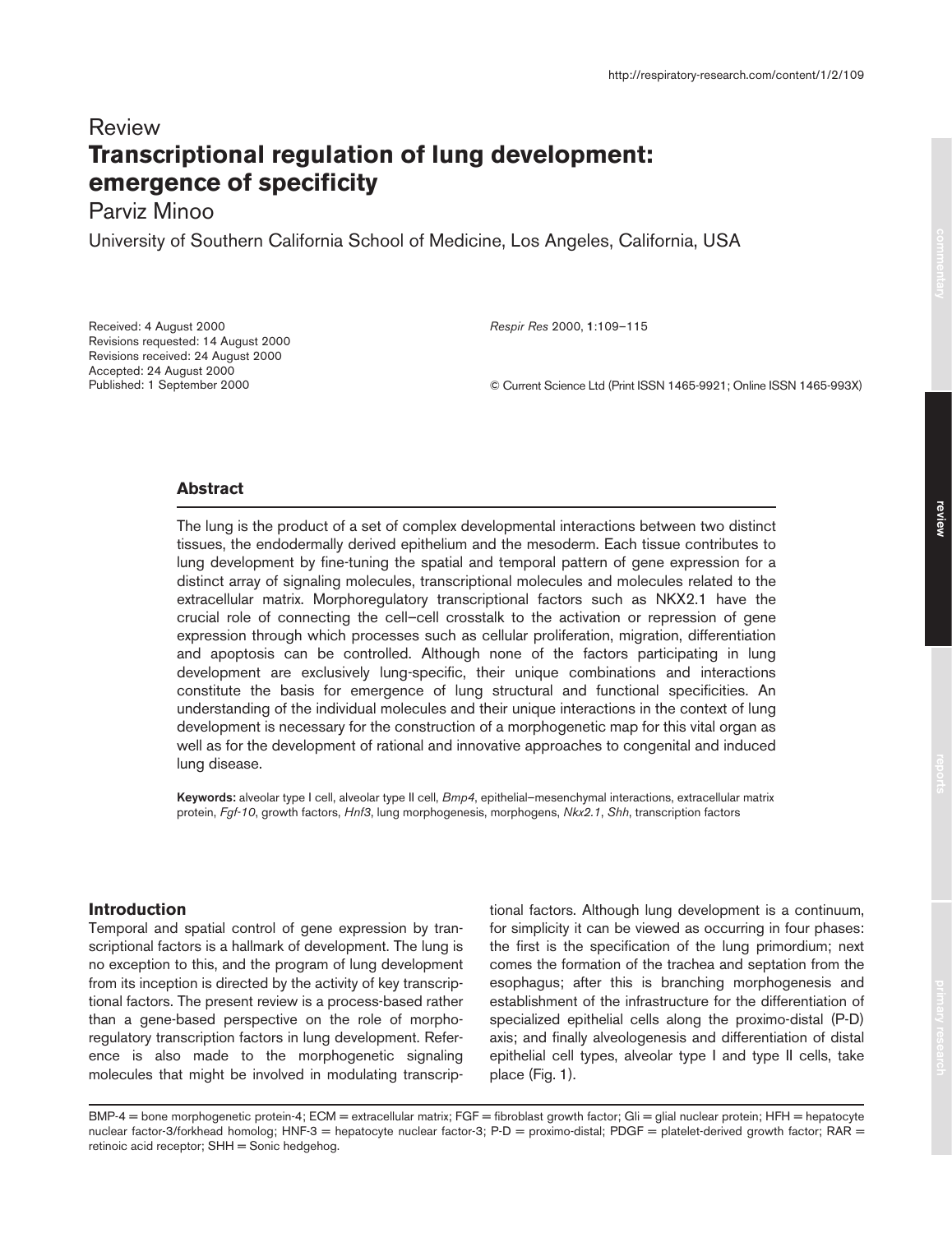



Four arbitrary phases in lung development and the key mediators. GR, glucocorticoid receptor.

In general, morphoregulatory transcriptional factors constitute an operational linkage between signaling and cellular behavior, as illustrated by the simple paradigm signaling $\rightarrow$ transcription factors→→→cellular behavior.

In the lung, signaling is mediated by peptide growth factors such as fibroblast growth factor (FGF) and bone morphogenetic protein-4 (BMP-4), as well as by the morphogens Sonic hedgehog (SHH) and retinoids. Morphogenetic signaling originating from the cell's environment is translated into cellular behavior through changes in the activity of transcription factors such as hepatocyte nuclear factor-3 (HNF-3), NKX2.1 and GATA6. Among these, the role of NKX2.1 as a transcriptional regulator of lung development is somewhat better understood, permitting a more detailed discussion. By definition, transcription factors modulate the activity of downstream target genes, so the potential targets are presumably those encoding members of the extracellular matrix (ECM): ECM proteins, cell–cell receptors and cell–ECM receptors. The sum of the latter reactions lead to changes in cell behavior (such as proliferation, migration and differentiation) that are at the heart of morphogenesis (Fig. 2).

#### **Phase I: specification of the lung primordium**

The origin of the lung epithelium is the embryonic gut endoderm [1], whose emergence occurs at gastrulation





Epithelial mesenchymal interactions in lung development. Examples of the major participants are included.

from the cells within the early node and the primitive streak. The lung mesenchyme is thought to be contributed by the splanchnic mesenchyme and possibly the neural crest. The lung primordium originates from the ventral wall of the anterior foregut. Although direct information is scarce, the accumulated data indicate that a 'hierarchy' of transcriptional regulators might participate in temporal and spatial specification of the lung primordium. The first detectable transcriptional regulatory genes whose expression persists in endodermally derived adult structures is the winged-helix HNF-3 gene family whose members retain striking similarities to those of the *forkhead* (*fkh*) gene family in *Drosophila* [2]. The lung primordium is specified within the boundaries of HNF-3 $\beta$  and HNF-3 $\alpha$ expression. HNF-3α and HNF-3β are detected as early as the time at which the esophagus and laryngo-tracheal groove begin to differentiate (day 9.5 in mouse). HNF-3α and HNF-3β are expressed in fully differentiated adult bronchial epithelium [2] and participate in the regulation of lung-specific genes such as *Sp-b* [which encodes surfactant protein (SP) B] *in vitro* [3]. Another member, HNF-3γ, is detectable during hindgut differentiation and persists through liver and stomach morphogenesis.

Thus, the regionally specific expression of HNF-3 gene family might constitute a molecular axial code specifying the progenitors of the structures that emerge from the gut endoderm. Whether activation of the HNF-3 gene family is necessary or sufficient for specification of the lung primordium remains to be determined experimentally. HNF-3β–/– embryos die in early fetal development before the onset of lung morphogenesis [4]. With the exception of a single paper [5] implicating a putative SHH-independent glial nuclear protein (Gli*)* pathway, little in the way of direct experimental evidence is available about the signals that specify the lung primordium. In compound homozygous *Gli*2;*Gli*3 mutants, no evidence of lung structure can be ascertained [5]. *Shh* encodes a morphogen, phylo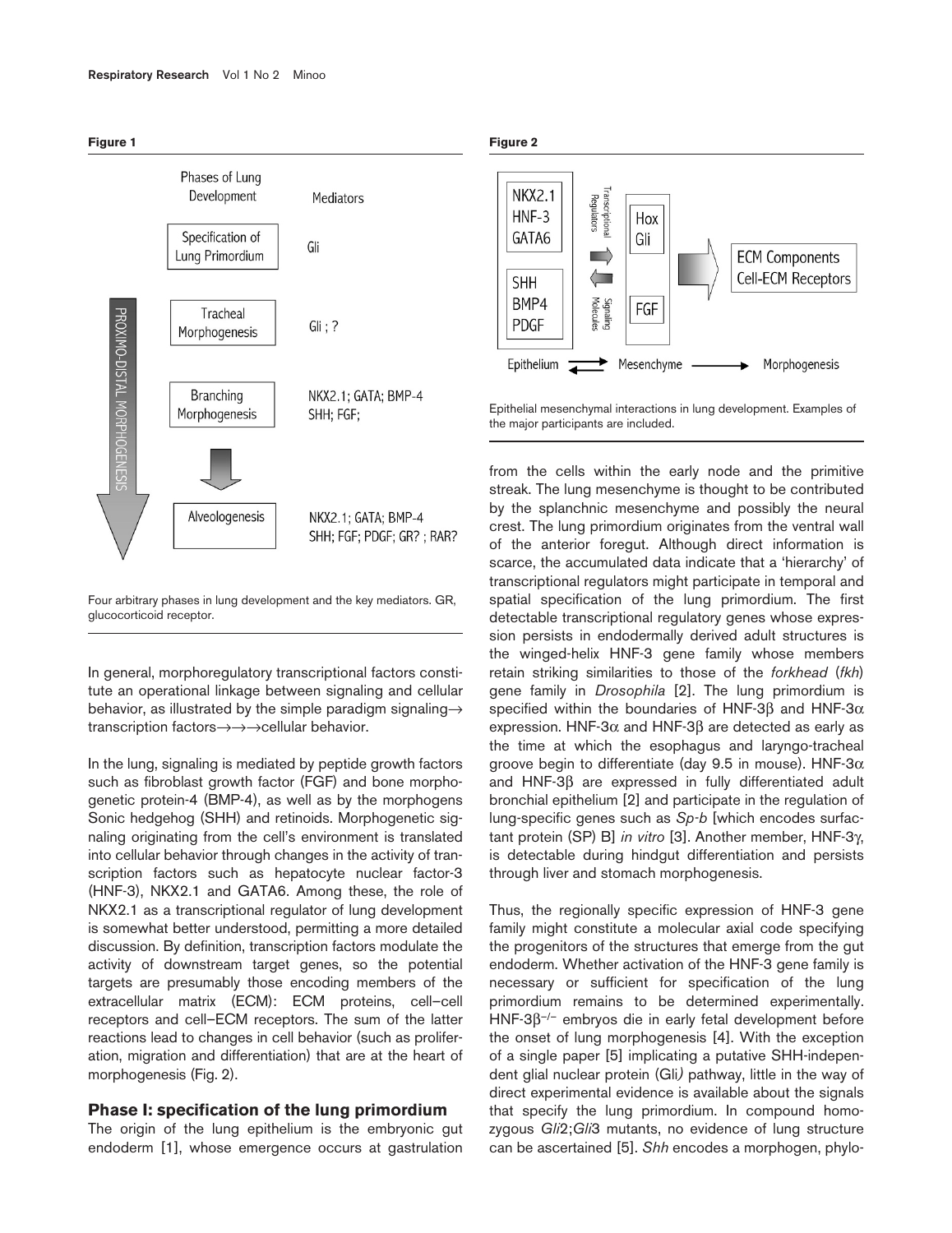genetically related to *hedgehog* in *Drosophila*, which is involved in the patterning of a number of body parts in the fruitfly. SHH is expressed in the pulmonary epithelium and is thought to interact with the cellular receptor *patched* on mesenchymal cells. Intracellular SHH signaling is mediated through the activation of the Gli family of transcriptional factors, the vertebrate homologs of the *Drosophila cubitus interruptus*. Three Gli transcription factors are expressed in the lung mesenchyme in distinct temporal and spatial patterns. The effects of *Gli*2;*Gli*3 compound mutation seems to be independent of SHH signaling, because *Shh*–/– mutant embryos are born with lung parenchyma, albeit abnormal [6]. It is noteworthy that specification of the lung primordium seems to be independent of almost all factors currently deemed to be crucial to subsequent normal lung morphogenesis (such as *Nkx2.1*, *Shh* and *Fgf-10*; see below). That is, a lung rudiment, albeit abnormal, is found in functionally null mutants of all the aforementioned genes.

## **Phase II: morphogenesis and cellular differentiation along the trachea**

Concurrently with the formation of the lung bud, the expression pattern of a homeodomain transcriptional factor NKX2.1 (otherwise known as TTF-1 or TEBP) coincides with the dorso-ventral boundary within the anterior foregut, clearly distinguishing the pulmonary primordium from that of the esophagus [7]. Early growth and development of the lung primordium results in the formation of the trachea, the most proximal pulmonary structure. Little or no information is available about the mechanisms that govern the outgrowth of the lung primordium into a tracheal tube. Even in the most severe experimentally induced phenotypes of lung abnormalities — disruptions of the FGF pathway — a tracheal tube is nevertheless formed [8,9]. In *Nkx2.1<sup>-/-</sup>* lungs the trachea is markedly foreshortened and remains fused to the esophagus, resembling a relatively rare anatomical deformity in humans, known as 'complete tracheo-esophageal cleft'. Similar tracheo-esophageal phenotypes have been described for Shh–/–, *Gli*2–/–;*Gli*3+/– and compound retinoic acid receptor *RAR*-α1–/–;*RAR*-β2–/– mutants [5,6,10]. Retinoid receptors are members of the nuclear receptor superfamily that mediate the effects of signaling by retinoids. The relationship, if any, between retinoids, *Shh* and *Nkx2.1* in the process of tracheo-esophageal septation remains to be deciphered. *Shh* is expressed in *Nkx2.1*–/– lungs; conversely, *Nkx2.1* can be detected in *Shh*–/– lungs, suggesting independent but perhaps functionally parallel roles for the two loci in tracheal morphogenesis.

In vertebrates the trachea includes a number of phenotypically distinct cell types, including ciliated and nonciliated columnar epithelial cells and many secretory cells such as serous and goblet cells. The specific signaling and transcriptional mediators necessary for the

differentiation and spatial organization of these cell types along the trachea remain largely unknown. A member of the winged-helix family of transcription factors, HNF-3/forkhead homolog-4 (HFH-4), which is expressed in the bronchial epithelium, seems to be necessary for the differentiation of ciliated epithelial cells in the lung [11]. *Hfh-4* is not specific to the lung; its expression occurs in fetal kidney, oviduct and other embryonic organs. Thus, the entire process of ciliogenesis is absent from *Hfh-4*–/– embryos that also exhibit situs abnormalities [11]. *Hfh-4* seems to be not only necessary but also sufficient for the differentiation of columnar ciliated epithelial cells because ectopic expression of *Hfh-4* results in the appearance of a subset of columnar cells in the distal lung, where cuboidal type II and squamous type I epithelial cells normally abound exclusively [12].

## **Phase III: branching morphogenesis and development of the lung parenchyma**

Lung development and the differentiation of highly specialized cell types along the P-D axis require branching morphogenesis. Branching morphogenesis is dependent on epithelial–mesenchymal interactions through the activity of a complex network of molecules including peptide growth factors, transcriptional regulators and ECM proteins and their receptors [13]. In general, the nature of the interactions between the epithelial and mesenchymal compartments is based on the exchange of developmental cues that establish positional information at the level of individual cells. Depending on their developmental history, the cells base their behavior, whether it be proliferation, migration or differentiation, on the interpretation of the available positional information within a given morphogenetic boundary [14•]. In the simplest model, developmental signals necessary for morphogenesis and cytodifferentiation can be communicated as positional information through cell–cell interactions that trigger specific patterns of gene expression by the activation of transcriptional regulators.

Currently, the crucial components of epithelial– mesenchymal interactions include a number of signaling molecules and transcription factors (Fig. 2). In the lung epithelium, among a number of major signaling molecules with established roles are BMP-4, SHH and plateletderived growth factor (PDGF), although BMP-4 is also detectable in the mesenchyme late in embryonic lung development. In the lung mesenchyme, the most crucial mediator of branching morphogenesis is the FGF pathway and in particular FGF-10. In addition to the *Gli* family, *Hox* cluster transcription factors are also expressed in the lung mesenchyme. The transcription factors HNF-3, HFH-4, GATA6, N-Myc and NKX2.1 are expressed in the lung epithelium and although the evidence for HNF-3 and GATA6 is indirect, they all seem to be key regulators of epithelial–mesenchymal interactions.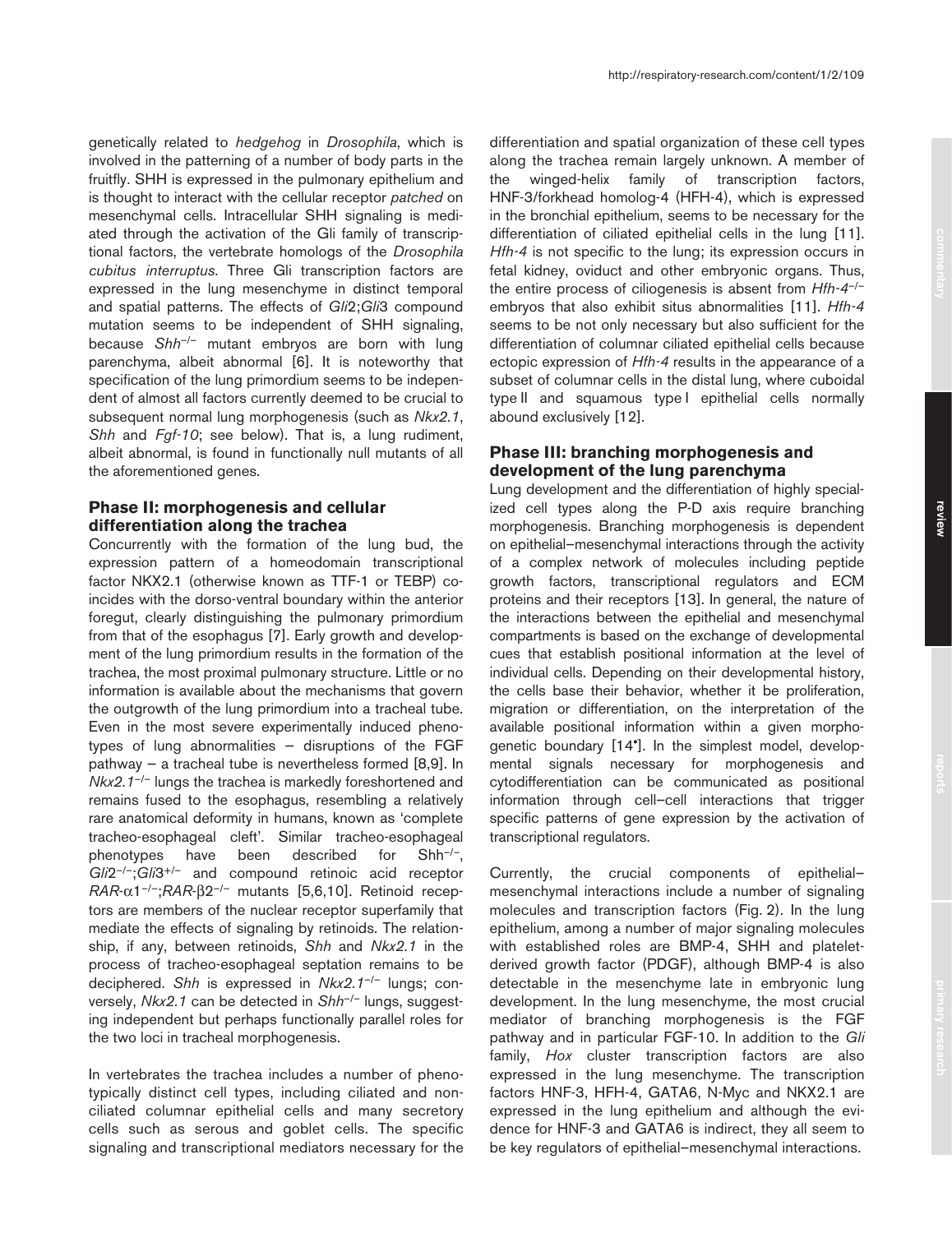#### **Transcriptional regulators and signaling in the lung mesenchyme**

Although the role of mesenchyme in lung morphogenesis has been appreciated for a long time, the genetic dissection of mesenchyme has proved far more difficult. Classical and more recent, elegant experiments with tissue recombination have clearly shown that two functionally distinct types of mesenchyme direct tracheal (nonbranching) and parenchymal (branching) lung epithelial morphogenesis [15]. The signaling and the transcriptional factors expressed by the two mesenchyme types are presumed to be distinct, but few discrete data are currently at hand. Members of the transcriptional factors encoded by the *Hox* superfamily are known to be expressed in the lung mesenchyme. In particular, targeting of the *Hoxa-5* gene reveals the crucial role of this family in directing epithelial morphogenesis. *Hoxa-5*–/– mice die postnatally of abnormalities associated with morphogenesis of the trachea and decreased pulmonary surfactant production (cell differentiation) in the lung, and abnormal expression of epithelial transcription factors *Nkx2.1*, *Hnf-3* and *Myc* [16]. Because transcription factors are by definition unlikely to mediate cell–cell interactions directly, potential downstream target(s) of Hoxa-5 must include signaling factors (such as FGFs) and ECM components and their receptors.

Another key mesenchymal mediator of lung development is the FGF signaling pathway. Disruption of this pathway leads to profound interruptions in lung morphogenesis. FGFs are made by the mesenchyme but act through their cognate receptors found on epithelial cells. Targeted disruption of *Fgf-10* results in a lack of lung structures distal to mainstem bronchi [8,9]. The role of FGF in directing epithelial morphogenesis is probably related to its ability to direct both epithelial cell proliferation and cell differentiation. Transcriptional factors activated by FGF-induced cell proliferation, such as c-*fos* and c-*myc*, have been identified and probably have similar role(s) in the proliferation of lung epithelial and mesenchymal cells. Morphoregulatory transcription factors activated in the lung by FGF-10 remain elusive. In limb morphogenesis, ectopic application of FGF leads to the activation of *SnR*, which encodes a vertebrate homolog of the *Drosophila* zinc-finger transcription factor *Snail* [17]. Other transcription factors, in particular *Tbx-4* and *Tbx-5*, are also activated in response to FGF signaling in early limb specification. Members of the *Tbx* family of transcription factors are expressed in the lung epithelium [18] but their relationship to FGF signaling has not been explored. An examination of whether and how any of the latter transcriptional regulators are involved in epithelial–mesenchymal interactions during lung development is needed to elucidate the key role of the FGF signaling pathway in driving lung morphogenesis.

#### **Transcriptional regulators and signaling in the lung epithelium; P-D morphogenesis**

Throughout lung development, cell–cell interactions between the epithelial and the mesenchymal compartments of the lung are vital for normal morphogenesis. Presumably, transcriptional factors mediate the instructive and inductive signaling that arises from cell–cell interactions. For example, during lung branching morphogenesis, the reception and/or interpretation of mesenchymal signaling by epithelial cells are dependent on, among others, the normal activity of the *N-myc* locus. *N-myc* is expressed in the lung epithelium, and mouse embryos with targeted disruption of *N-myc* develop abnormal dysfunctional lungs [19]. The *N-myc* proto-oncogene encodes a basic helix–loop–helix leucine zipper transcription factor that is thought to be involved in both cellular proliferation and differentiation.

Important outcomes of cell–cell interactions are the spatial organization of the lung along the P-D axis and the differentiation of specialized epithelial cell types. The most profound disruption of lung growth and differentiation along the P-D axis occurs in *Fgf-10*–/– mutant embryos (see above). In mutations that allow the progression of lung beyond the mainstem bronchi, disruption of *Nkx2.1* renders the most severe defects in P-D morphogenesis. In *Nkx2.1<sup>-/-</sup>* embryos, no evidence of distal lung structure beyond the secondary or tertiary bronchi exists [7]. The disruption of SHH signaling also perturbs P-D lung morphogenesis. Nevertheless, limited distal lung development and cellular differentiation are observed because cells expressing surfactant proteins can indeed be detected in *Shh*–/– lungs [6]. Thus, lung development can be viewed as a two-step process. Proximal lung morphogenesis is independent of *Nkx2.1*, *Fgf-10* and *Shh*, whereas distal lung morphogenesis is strictly dependent on *Nkx2.1* and *Fgf-10* (and somewhat dependent on *Shh*).

NKX2.1 is a homeodomain transcriptional regulator that is expressed in the lung, the thyroid and the ventral forebrain. In co-transfection experiments, *Nkx2.1* activates the promoters of lung-specific surfactant protein genes such as *Sp-b* [3]. NKX2.1 was the first homeodomain transcriptional regulator whose suppression by antisense oligonucleotides [20] or disruption by homologous recombination *in vivo* [21] resulted in severely abnormal lungs, leading to postnatal death due to respiratory failure. Several lines of evidence suggest that an absence of *Nkx2.1* activity leads to the inhibition of distal lung morphogenesis [22]. Morphologically, *Nkx2.1*–/– lung epithelium is composed solely of stratified and pseudostratified columnar epithelial cells, which are characteristically found in proximal compartments of wild type lungs. The absence of distal lung epithelial-specific differentiation markers (for example *Sp-c* and *Sp-a*), combined with evidence of ciliary differentiation and the synthesis of acid mucopolysaccharides, which are found in differentiated tracheal and bronchial epithelia,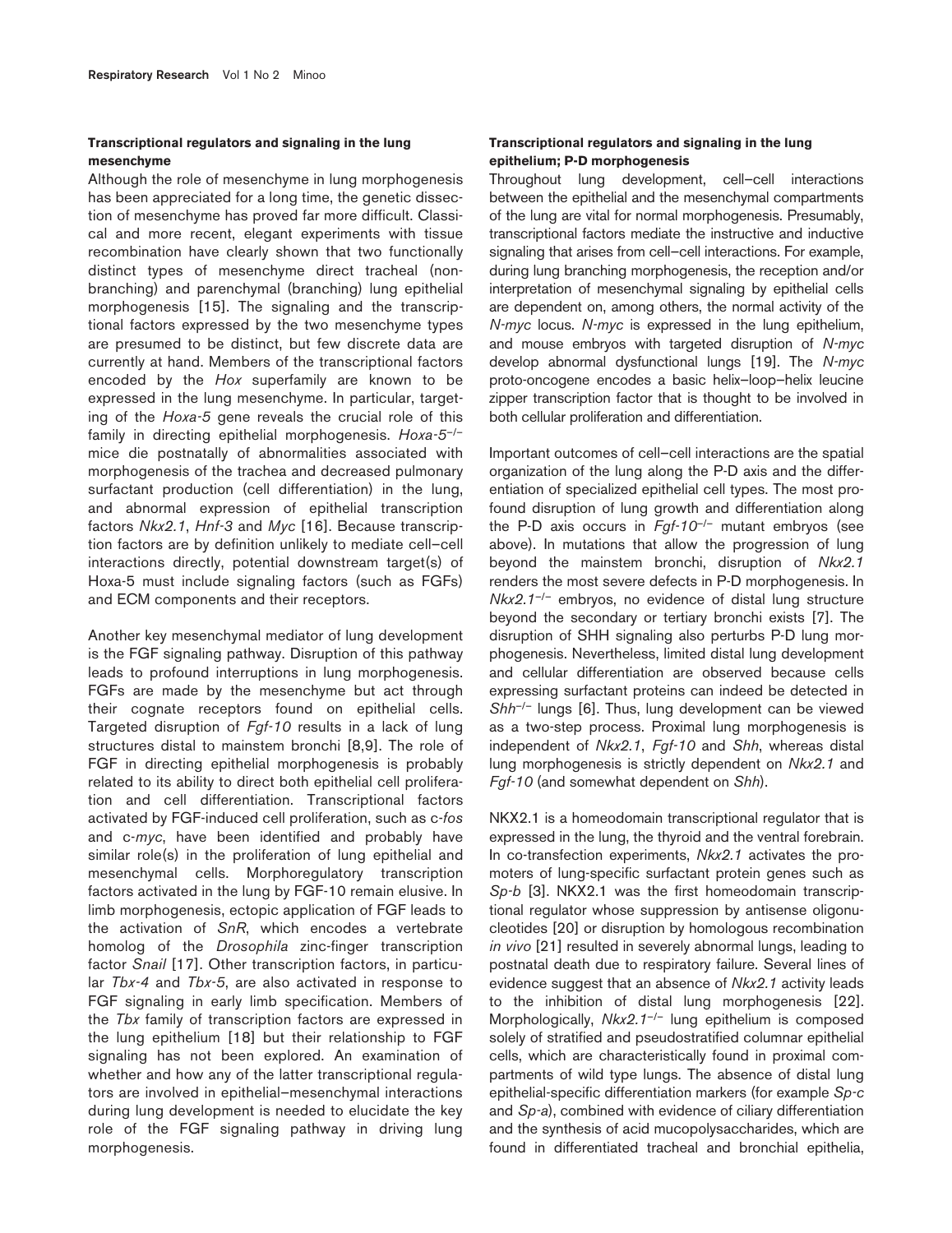further suggest that *Nkx2.1*–/– lungs are arrested in a proximal state. Importantly, the expression pattern of regionally specific, differentially spliced forms of vascular endothelial growth factor (*Vegf*) transcripts is uniquely proximal in *Nkx2.1*–/– lungs, providing further evidence that lung distal morphogenesis is inhibited in the absence of *Nkx2.1* [22].

Given the profound abnormalities in *Nkx2.1<sup>-/-</sup>* lungs, it is important to know the downstream targets and upstream modulators of this critical transcriptional regulator. The expression of *Bmp4*, α-integrins and collagen type IV are reduced or absent in *Nkx2.1*–/– lungs, suggesting that they might be downstream of *Nkx2.1* [22]. *Bmp4* is a major participant in lung distal morphogenesis whose expression is confined to the growing tip of the branching epithelium. The targeted disruption of *Bmp4* resulted in embryonic lethality before embryonic day 10 and was therefore uninformative for lung morphogenesis [23]. The operational connection between distal lung morphogenesis and *Bmp4* was also elegantly demonstrated by the ectopic expression of *X-noggin*, an inhibitor of BMP4, and a dominant-negative BMP4 receptor, Alk-6, both of which resulted in a proximalization of the lung akin to the functional deletion of *Nkx2.1* [24,25].

The precise role of *Bmp4* in P-D lung morphogenesis and its relationship with *Nkx2.*1 requires further study. Downstream of BMP-type I receptor, the transcription factors Smad1, Smad5 and Smad8 are activated by phosphorylation, which enables them to form hetero-oligomeric complexes with Smad4 and translocate to the nucleus to mediate the transcription of *Bmp4* inducible genes. Homozygous functional deletion of *Smad4* results in early embryonic lethality before embryonic day 7.5 [26]. *Smad5*–/– embryos die between embryonic days 9.5 and 11.5, but lung abnormalities were not reported for these embryos [27]. *Smad3* knockout animals are viable [28]. A family of homeodomain transcription factors encoded by *Dlx* genes, which represent the vertebrate homologs of *Distalless* in *Drosophila* are involved in P-D axis formation and might be activated by *Bmp4* signaling [29]. At least six members of the *Dlx* family are expressed in neural tissue, bone and cartilage [30]. Interestingly, the pattern of *Nkx2.1* and those of *Dlx-1* and *Dlx-2* overlap in the brain [31]. *Dlx-2* is expressed in the murine lung, but its precise function remains unknown at present (C Li and P Minoo, unpublished data).

Modulators of *Nkx2.1* have proved more difficult to identify. It is not at all clear how *Nkx2.1* becomes activated in the ventral endoderm of the anterior foregut, the site of emergence of the lung diverticulum. However, this initial activation does not seem to be dependent on *Shh* [6] or *Fgf-10* signaling (P Minoo, unpublished data). In the diencephalon, another site of *Nkx2.1* expression, *Nkx2.1* is activated at the three-somite stage by mechanisms that require cell–cell interactions [32]. Several studies have been directed at deciphering the regulation of *Nkx2.1* in cell culture experiments. These studies have been confounded by the complexity of the *Nkx2.1* gene structure and the presence of multiple putative promoter regions. In cell culture, HNF-3 can bind to and increase the activity of the *Nkx2.1* promoter [33]. However, whether HNF-3 is necessary for the activation of *Nkx2.1 in vivo* in the lung primordium remains to be elucidated.

http://respiratory-research.com/content/1/2/109

Also of interest is the possible role of members of the zincfinger transcription factor GATA, whose consensus binding sites are present on *Nkx2.1*. GATA5 and GATA6 are expressed in the lung, but the expression of GATA6 coincides with *Nkx2.1* and persists in adult alveolar type II cells [34]. Disruption of the GATA6 locus in mice leads to early embryonic lethality before the emergence of the lung primordium [35]. In addition, in GATA6–/–;wild-type chimeras no contributions have been observed of 'green–blue' cells of GATA6–/––*lacZ* genotype to pulmonary epithelium, indicating that GATA6 has a crucial role in pulmonary epithelial cell lineages [35]. Because in cultured cells GATA6 participates in *Nkx2.1* transcription [34], it might also be part of the mechanism *in vivo* that initiates the transcription of *Nkx2.1* in the ventral endoderm. Because the 5′ regulatory regions of *Nkx2.1* contain functional NKX2.1 binding sites, it is also possible that, once activated, autoregulation might be a mechanism by which *Nkx2.1* expression is maintained in various cell types.

## **Phase IV: alveologenesis and differentiation of alveolar type I and type II cells**

From a physiological standpoint, alveologenesis, the process that subdivides the lung saccular compartments into distinct alveoli, is a key step in the maturation of the pulmonary system and the establishment of effective gas exchange. FGF and PDGF signaling pathways have been implicated in alveologenesis [36,37], but transcription factors downstream of these pathways remain unknown (see also above). Thus, limited discrete information is available about the signaling mechanisms and the transcriptional factors that participate in alveologenesis. It is reasonable to speculate on a role for many of the factors involved in early lung morphogenesis whose expression persist in the mature lung. These include *Hnf-3*, *GATA6* and *Nkx2.1*. Direct demonstration for their involvement awaits the generation of conditional mutants.

Retinoids and glucocorticoids affect alveologenesis, but their explicit role(s) remain controversial. Retinoids are known to alter the expression pattern of the transcriptional factors belonging to the *Hox* gene cluster in the mesenchyme of the developing lung [38]. Such changes have the potential to alter the inductive or instructive role of the mesenchyme, thereby affecting epithelial morphogenesis. However, with the exception of *Hoxa-5*, neither ectopic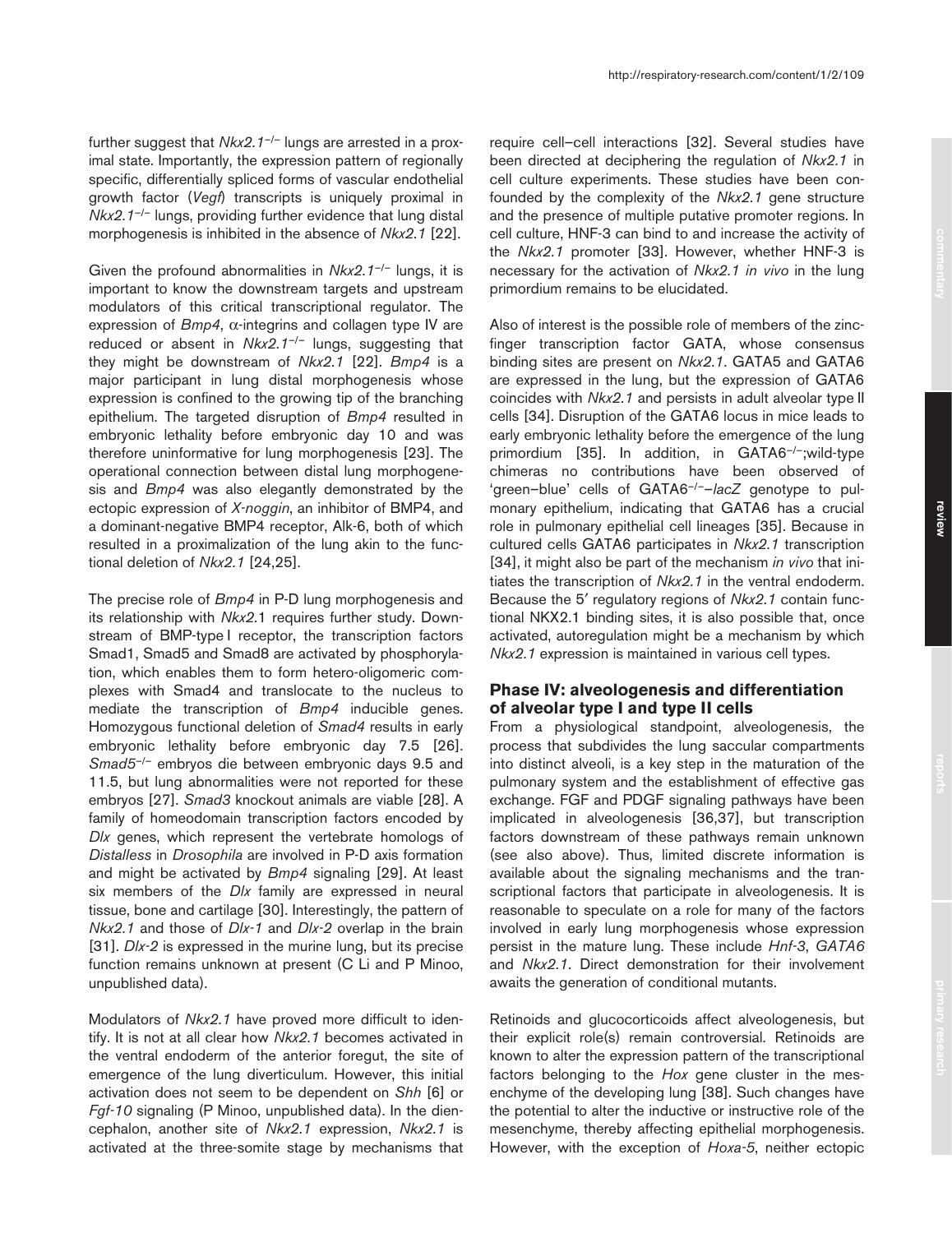expression nor loss-of-function mutations for a number of *Hox* genes results in grossly abnormal lung phenotypes, perhaps owing to functional redundancy. The role of glucocorticoids is also not well understood. The glucocorticoid receptor is a transcription factor belonging to the same superfamily as retinoid receptors. Functional deletion of the glucocorticoid receptor results in postnatal death due to respiratory insufficiency [39]. Detailed studies have demonstrated the presence of functional glucocorticoid binding sites on pulmonary surfactant protein genes [40]. However, embryos with mutations in the DNA binding domain of the glucocorticoid receptor that abrogate its dimerization and hence its gene activation capability have normal lungs, suggesting that the effect of glucocorticoids on lung development might not be dependent on the DNA binding and transactivation of downstream target genes [41].

The cell lineage history of alveolar type I and type II cells is unknown. Among a number of biochemical and morphological criteria, alveolar type II cells are defined by the synthesis of surfactant protein genes whose transcription is dependent on (or at least affected by) *Nkx2.1*. The pattern of expression of *Nkx2.1* during lung development suggests that *Nkx2.1* is selectively repressed in a P-D direction. Thus, although *Nkx2.1* is expressed in nearly all epithelial cells in early lung development, tracheal and bronchial epithelial cells gradually lose *Nkx2.1* expression as distal lung morphogenesis ensues [22]. In parallel, *Nkx2.1* expression is selectively maintained in a subset of cells that seem to constitute the progenitor of alveolar type II cells. The developmental mechanism(s) involved in the latter processes are unknown, but probably involve cell–cell interactions. Recent results suggest that *Nkx2.1* is auto-regulated (P Minoo, unpublished data). A positive feedback loop as represented by autoregulation might explain the mechanism by which *Nkx2.1* activity is maintained in specific epithelial cell types during lung morphogenesis and in adult lung alveolar type II cells. Conversely, abrogation of this loop might explain the mechanism by which the selective repression of *Nkx2.1* is accomplished in a P-D direction. The transcriptional regulation of alveolar type I cell differentiation remains entirely unknown.

#### **Conclusions**

The functional linkage between morphogenetic signaling and cellular behavior is provided by the activity of transcription factors. In the lung, the two compartments of mesoderm and endodermally derived epithelium, each with distinct sets of signaling molecules and transcription factors, interact to implement the highly complex pattern of structural growth of the lungs and the differentiation of specialized epithelial cell types. In deciphering the details of lung development, valuable insights have been gained from studies of the transgenic manipulation of specific genes. These studies have also provided intriguing clues to

potential overlap and interactions between various morphoregulatory molecules that participate in lung development (for examples see *Shh*, *RAR*, *Gli* and *Nkx2.1* in tracheal development). A number of key components in lung development are also crucial to early embryogenesis and their disruption has led to embryonic lethality preceding lung development. The application of conditional mutagenesis will undoubtedly overcome this obstacle in the near future. Perhaps the most intriguing outcome of the past few years is the recognition that neither the signaling nor the transcriptional factors are uniquely lung-specific, indicating that lung specificity must arise from the unique combinatorial interactions of non-specific components. Among these, the role of the transcriptional regulator NKX2.1 is central to lung development. Although expressed in the thyroid and brain, the unique response of NKX2.1 to signaling molecules and its unique interactions with other transcription factors on morphoregulatory as well as lungspecific genes must in part underlie the specificity of normal lung morphogenesis.

#### **Acknowledgements**

I am indebted to Phil Ballard and Franco Demayo for criticisms of the manuscript and for making valuable suggestions. I ask forgiveness from colleagues whose work I might have overlooked. I am grateful for the support provided by NIH HL56590, HL60231 and the Hastings Foundation.

#### **References**

Articles of particular interest have been highlighted as:

- of special interest<br>• of outstanding inte of outstanding interest
- 1. Ten Have-Opbroek AAW: **The development of the lung in mammals: an analysis of concepts and findings.** *Am J Anat* 1981, **162**:201–219.
- 2. Monaghan AP, Kaestner KH, Grau E, Schutz G: **Postimplantation expression patterns indicate a role for the mouse forkhead/HNF-3**α**,** β **and** γ **genes in determination of the definitive endoderm, chordamesoderm and neuroectoderm.** *Development* 1993, **119**: 567–578.
- 3. Bohinski RJ, Di Lauro R, Whitsett JA: **The lung-specific surfactant protein B gene promoter is a target for thyroid transcription factor 1 and hepatocyte nuclear factor 3, indicating common factors for organ-specific gene expression along the foregut axis.** *Mol Cell Biol* 1994, **9**:5671–5681.
- 4. Ang SL, Rossant J: **HNF-3**β **is essential for node and notochord formation in mouse development.** *Cell* 1994, **78**:561–574.
- 5. Motoyama J, Liu J, Mo R, Ding Q, Post M, Hui CC: **Essential function of Gli2 and Gli3 in the formation of lung, trachea and esophagus.** *Nat Genet* 1998, **20**:54–57.
- 6. Pepicelli CV, Lewis ML, McMahon P: **Sonic hedgehog regulates branching morphogenesis in the mammalian lung.** *Curr Biol* 1998, **8**:1083–1086.
- 7. Minoo P, Su G, Drum H, Bringas P, Kimura S: **Defects in tracheosophageal and lung morphogenesis in Nkx2.1(**−**/**−**) mouse embryos.** *Dev Biol* 1999, **209**:60–71.
- 8. Min H, Danielko DM, Scully SA, Bolon B, Rihg BD, Tarpley JE, DeRose M, Simonet WS: *Fgf-10* **is required for both limb and lung development and exhibits striking functional similarity to** *Drosophila* **branchless.** *Genes Dev* 1998, **12**:3156–3161.